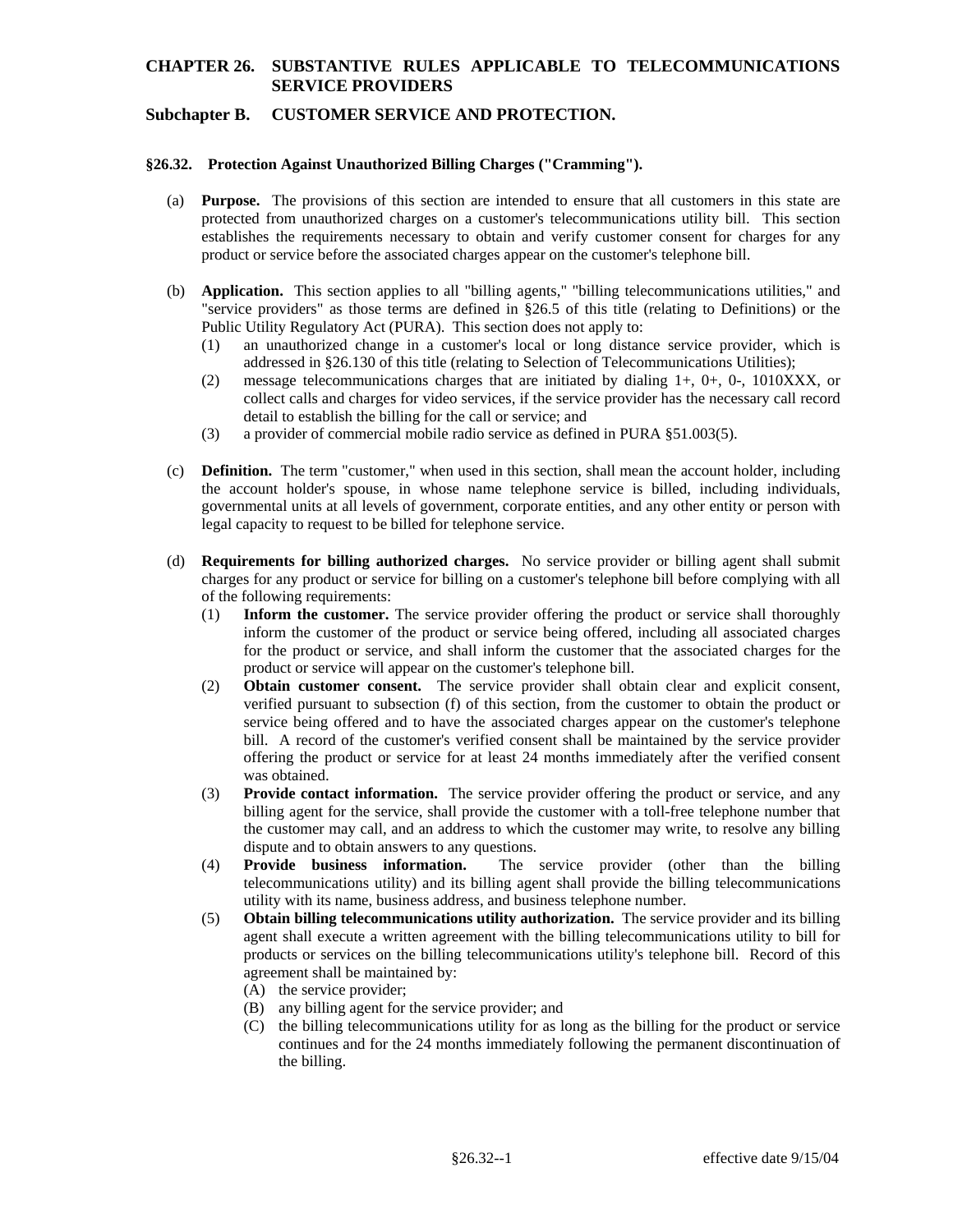# **Subchapter B. CUSTOMER SERVICE AND PROTECTION.**

## **§26.32 continued**

(e) **Post-termination billing.** A service provider shall not bill a customer for a product or service after the termination or cancellation date for that product or service unless the bill is for a product or service provided prior to the termination or cancellation date; or the service provider subsequently obtains customer consent and verification of that consent pursuant to this section.

## (f) **Verification requirements.**

- (1) Verification of a customer's consent for an order of a product or service must include:
	- (A) the date of customer consent;
	- (B) the date of customer verification of consent;
	- (C) the name and telephone number of the customer; and
	- (D) the exact name of the service provider as it will appear on the customer's bill.
- (2) Verification of a customer's consent for an order of a product or service may not include discussion of any incentives that were or may have been offered by the service provider and shall be limited, without explanation, to the identification of:
	- (A) each offered product or service;
	- (B) applicable charges;
	- (C) how a product or service can be cancelled, including any charges associated with terminating the product or service; and
	- (D) how the charge will appear on the customer's telephone bill.
- (3) During any communication with a customer to verify that customer's consent for a product or service, the independent third-party verifier or the sales representative, shall, after sufficient inquiry to ensure that the customer is authorized to order the product or service, obtain the explicit customer acknowledgment that charges for the product or service ordered by the customer will be assessed on the customer's telephone bill.
- (4) Except in customer-initiated transactions with a certificated telecommunications utility for which the service provider has the appropriate documentation obtained pursuant to section (d), verification of customer consent to an order for a product or service shall be verified by one or more of the following methods:
	- (A) Written or electronically signed documentation.
		- (i) Written or electronically signed verification of consent shall be a separate document containing only the information required by paragraphs (1) and (2) of this subsection for the sole purpose of verifying the consent for a product or service on the customer's telephone bill. A customer shall be provided the option of using another form of verification in lieu of an electronically signed verification.
		- (ii) The document shall be signed and dated by the customer. Any electronically signed verification shall include the customer disclosures required by the *Electronic Signatures in Global and National Commerce Act* §101(c).
		- (iii) The document shall not be combined with inducements of any kind on the same document, screen or webpage.
		- (iv) If any portion of the document, screen or webpage is translated into another language, then all portions of the document shall be translated into that language. Every document shall be translated into the same language as any promotional materials, oral descriptions, or instructions provided with the document, screen or webpage.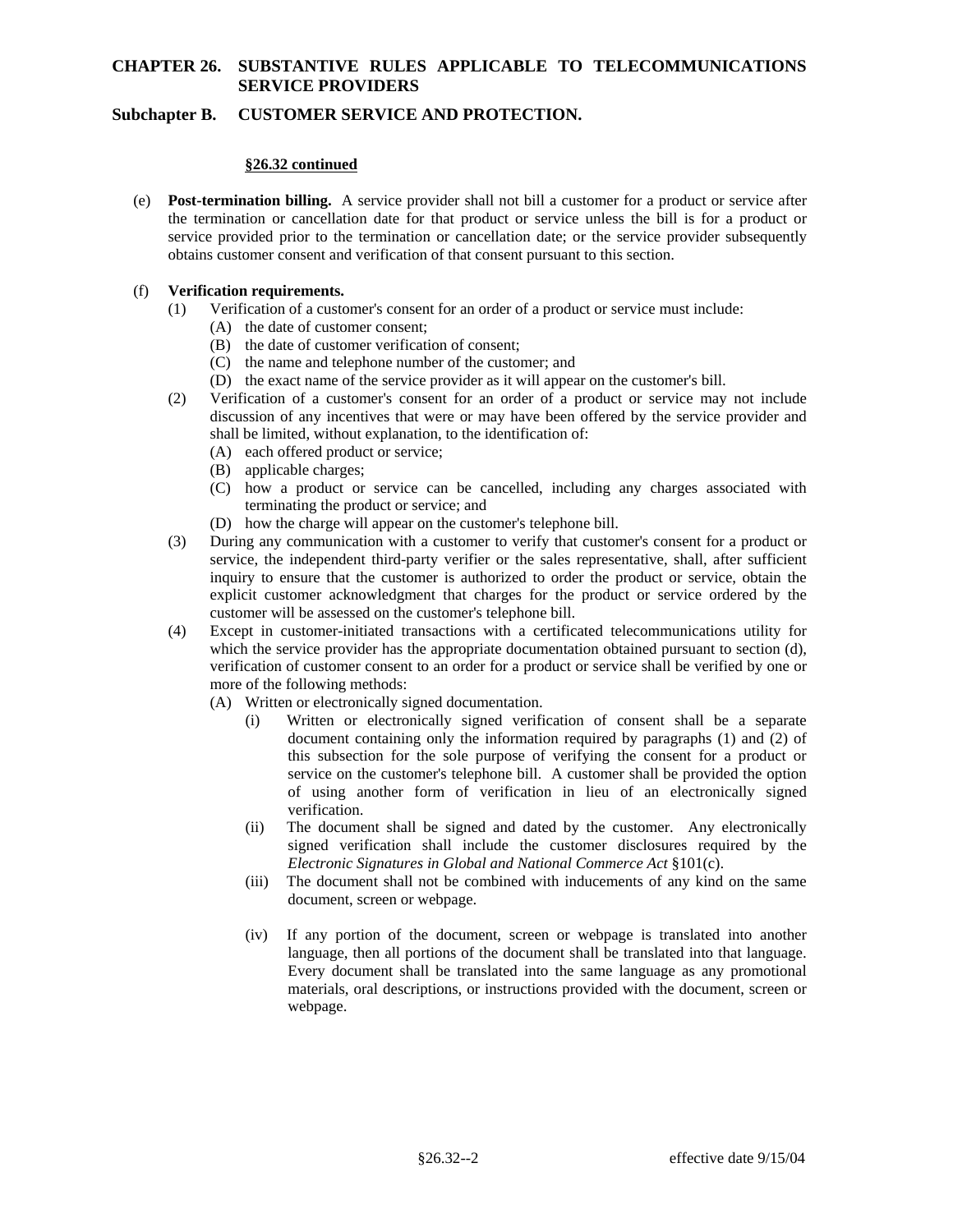# **Subchapter B. CUSTOMER SERVICE AND PROTECTION.**

# **§26.32(f)(4)(A) continued**

- (B) Toll-free electronic verification placed from the telephone number that is the subject of the product or service, except in exchanges where automatic number identification (ANI) from the local switching system is not technically possible. The service provider must:
	- (i) ensure that the electronic verification confirms the information required by paragraphs (1) and (2) of this subsection for the sole purpose of verifying the customer's consent for a product or service on the customer's telephone bill; and
	- (ii) establish one or more toll-free telephone numbers exclusively for the purpose of verifying the customer consent of charges for the product(s) or service(s) so that the customer calling the toll-free number(s) will reach a voice response unit or similar mechanism regarding the customer consent for the product(s) or service(s) and automatically records the ANI from the local switching system.
	- (iii) Automated systems shall provide customers the option of speaking with a live person at any time during the call.
- (C) Voice recording by service provider.
	- (i) The recorded conversation with a customer shall be in a clear, easy-to-understand, slow, and deliberate manner and shall contain the information required by paragraphs (1) and (2) of this subsection.
	- (ii) The recording shall be clearly audible.
	- (iii) The recording shall include the entire and actual conversation with the customer on audio tape, a wave sound file, or other recording device that is compatible with the commission's equipment.
	- (iv) The recording shall be dated and include clear and conspicuous confirmation that the customer consented to recording the conversation and authorized the charges for a product or service on the customer's telephone bill.
- (D) Independent Third Party Verification. Independent third party verification of consent shall meet the following requirements:
	- (i) Verification shall be given to an independent and appropriately qualified third party with no participation by a service provider, except as provided in clause (vii) of this subparagraph.
	- (ii) Verification shall be recorded.
	- (iii) The recorded conversation with a customer shall contain explicit customer consent to record the conversation, be in a clear, easy-to-understand, slow, and deliberate manner and shall comply with each of the requirements of paragraphs (1) and (2) of this subsection for the sole purpose of verifying the customer's consent of the charges for a product or service on the customer's telephone bill.
	- (iv) The recording shall be clearly audible.
	- (v) The independent third party verification shall be conducted in the same language used in the sales transaction.
	- (vi) Automated systems shall provide customers the option of speaking with a live person at any time during the call.
	- (vii) A service provider or its sales representative initiating a three-way call or a call through an automated verification system shall disconnect from the call once a three-way connection with the third party verifier has been established unless the service provider meets the following requirements: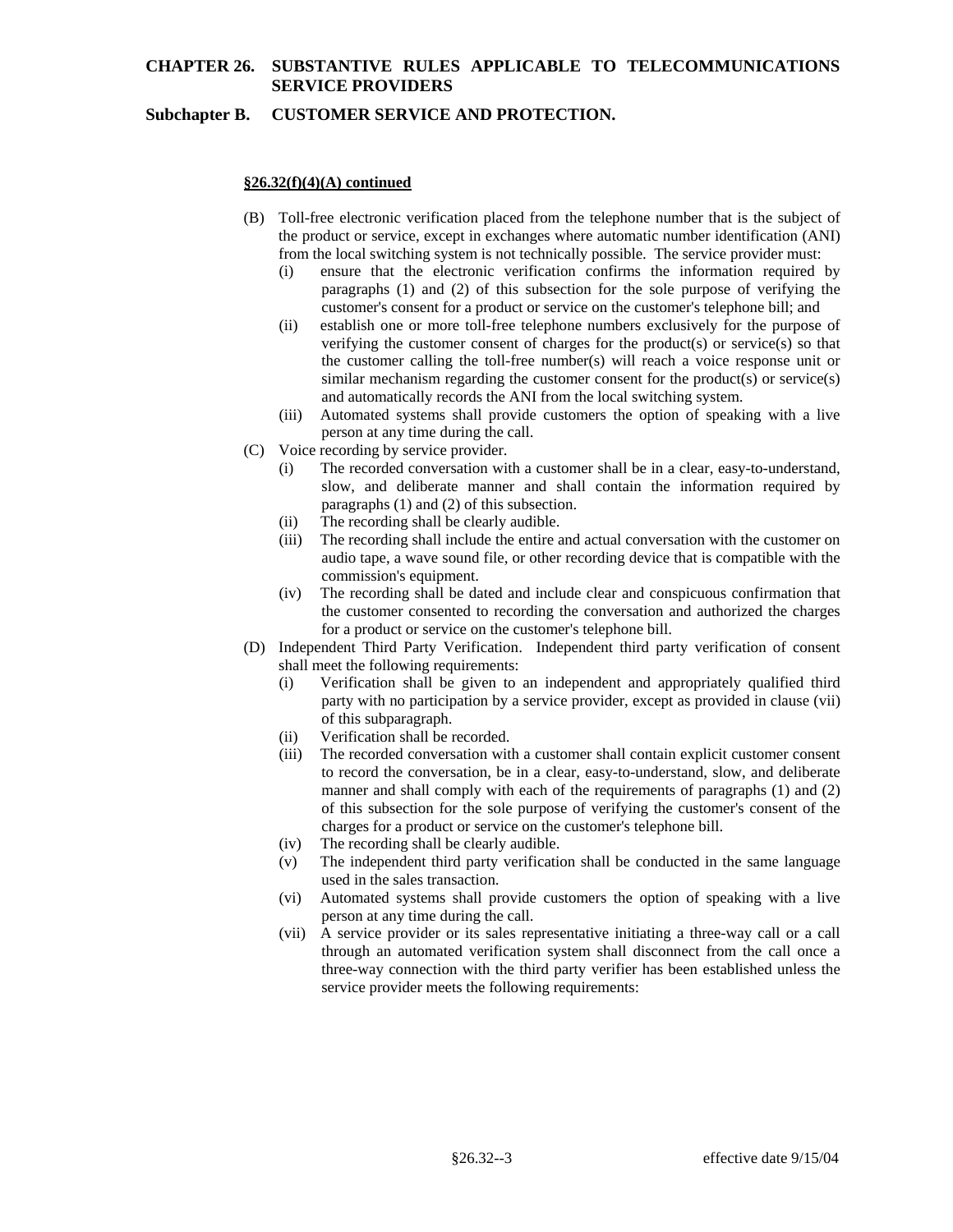# **Subchapter B. CUSTOMER SERVICE AND PROTECTION.**

### **§26.32(f)(4)(D)(vii) continued**

- (I) the service provider files sworn written certification with the commission that the sales representative is unable to disconnect from the sales call after initiating third party verification. Such certification should provide sufficient information describing the reason(s) for the inability of the sales agent to disconnect from the line after the third party verification is initiated. The service provider shall be exempt from this requirement for a period of two years from the date the certification was filed with the commission;
- (II) the service provider seeking to extend its exemption from this clause must, before the end of the two-year period, and every two years thereafter, recertify to the commission its continued inability to comply with this clause.
- (III) The independent third party verification shall immediately terminate if the sales agent of an exempt service provider, pursuant to sub clause (I) of this clause, responds to a customer inquiry, speaks after third party verification has begun, or in any manner prompts one or more of the customer's responses.
- (viii) The independent third party shall:
	- (I) not be owned, managed, directed or directly controlled by the service provider or the service provider's marketing agent;
	- (II) not have financial incentive to verify the consent to charges; and
	- (III) operate in a location physically separate from the service provider or the service provider's marketing agent.
- (ix) The recording shall include the entire and actual conversation with the customer on audio tape, a wave sound file, or other recording device that is compatible with the commission's equipment.
- (x) The recording shall be dated and include clear and conspicuous confirmation that the customer authorized the charges for a product or service on the customer's telephone bill.
- (5) Any other verification method approved by the FCC.
- (6) A record of the verification required by subsection (f) of this section shall be maintained by the service provider offering the product or service for at least 24 months immediately after the verification was obtained from the customer.

## (g) **Expiration of consent and verification.**

- (1) If a customer consents to obtain a product or service but that product or service is not provisioned within 60 calendar days from the date of customer consent:
	- (A) The customer's consent is null and void, and
	- (B) Before the charge may appear on the customer's bill, the service provider must obtain new consent and verification of that new consent in accordance with this section.
- (2) Paragraphs (1)(A) and (B) of this subsection do not apply to verification of consent relating to multi-line and/or multi-location business customers that have entered into negotiated agreements with a service provider for a product or service provisioned under and during the term specified in the agreement. The verified consent shall be valid for the period specified in the agreement.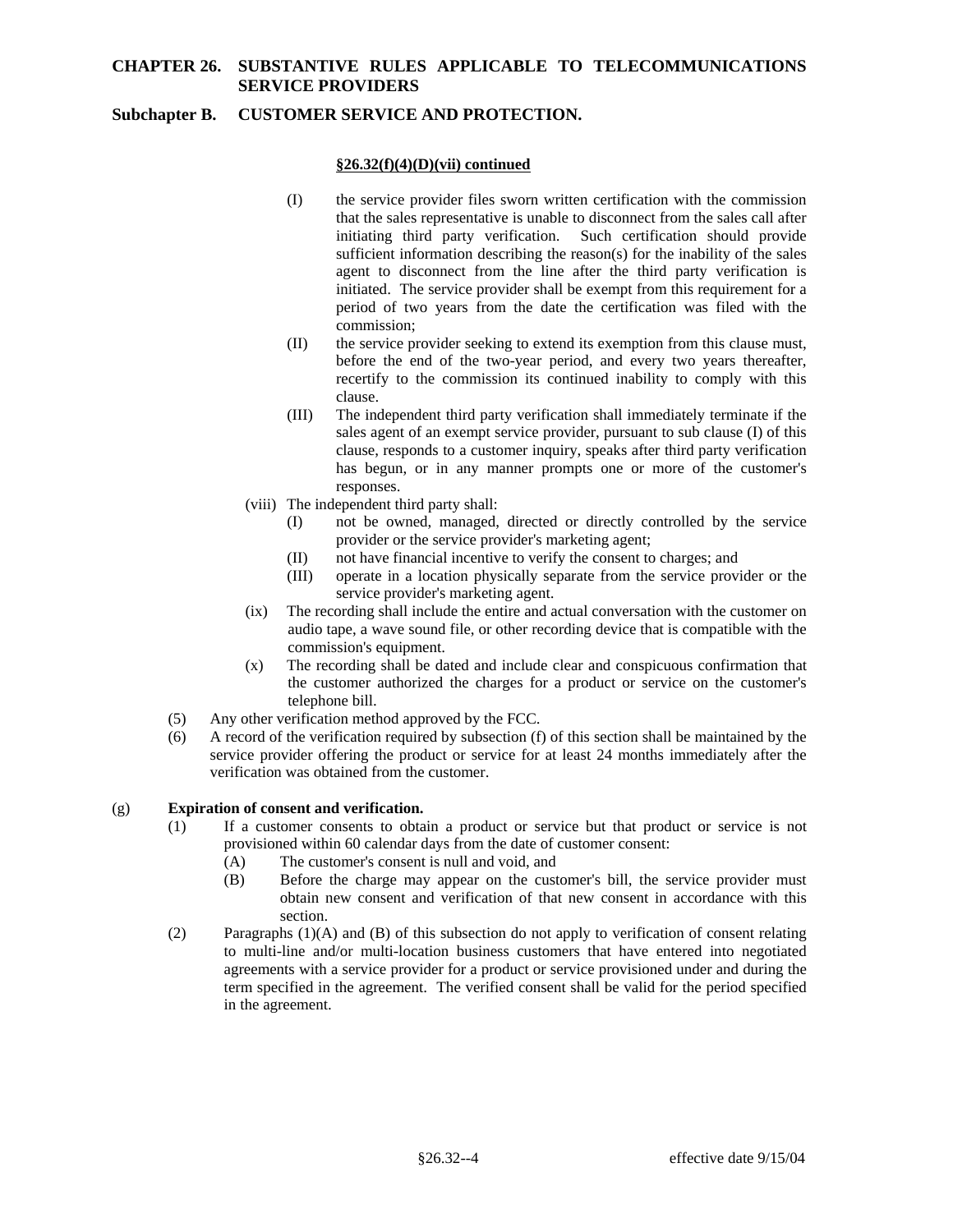## **Subchapter B. CUSTOMER SERVICE AND PROTECTION.**

#### **§26.32 continued**

#### (h) **Unauthorized charges.**

- (1) **Responsibilities of the billing telecommunications utility for unauthorized charges.** If a customer's telephone bill is charged for any product or service without proper customer verified consent in compliance with this section, the telecommunications utility that billed the customer, on its knowledge or notification of any unauthorized charge, shall promptly, but not later than 45 calendar days after the date of the knowledge or notification of an unauthorized charge meet the following requirements:
	- (A) A billing utility shall:
		- (i) notify the service provider to immediately cease charging the customer for the unauthorized product or service;
		- (ii) remove the unauthorized charge from the customer's bill;
		- (iii) refund or credit to the customer all money that has been paid by the customer for any unauthorized charge, and if any unauthorized charge that has been paid is not refunded or credited within three billing cycles, shall pay interest at an annual rate established by the commission pursuant to §26.27 of this title (relating to Bill Payment and Adjustments) on the amount of any unauthorized charge until it is refunded or credited;
		- (iv) on the customer's request, provide the customer with all billing records under its control related to any unauthorized charge within 15 business days after the date of the removal from the customer's telephone bill;
		- (v) provide the service provider with the date the customer requested that the unauthorized charge be removed from the customer's bill and the dates of the actions required by clauses (ii) and (iii) of this subparagraph, and
		- (vi) maintain for at least 24 months a record of every customer who has experienced any unauthorized charge for a product or service on the customer's telephone bill and has notified the billing telecommunications utility of the unauthorized charge. The record shall contain for each alleged unauthorized charge:
			- (I) the name of the service provider that offered the product or service;
			- (II) the affected telephone number(s) and addresses;
			- (III) the date each customer requested that the billing telecommunications utility remove the unauthorized charge from the customer's telephone bill;
			- (IV) the date the unauthorized charge was removed from the customer's telephone bill; and
			- (V) the date the customer was refunded or credited any money that the customer paid for the unauthorized charges.
	- (B) A billing telecommunications utility shall not:
		- (i) suspend or disconnect telecommunications service to any customer for nonpayment of an unauthorized charge; or
		- (ii) file an unfavorable credit report against a customer who has not paid charges that the customer has alleged were unauthorized unless the dispute regarding the unauthorized charges is ultimately resolved against the customer. The customer shall remain obligated to pay any charges that are not in dispute, and this paragraph does not apply to those undisputed charges.
- (2) **Responsibilities of the service provider for unauthorized charges**. The service provider responsible for placing any unauthorized charge on a customer's telephone bill shall:
	- (A) immediately cease billing upon notice from the customer or the billing telecommunications utility for a product or service that a charge for such product or service has not been authorized by the customer;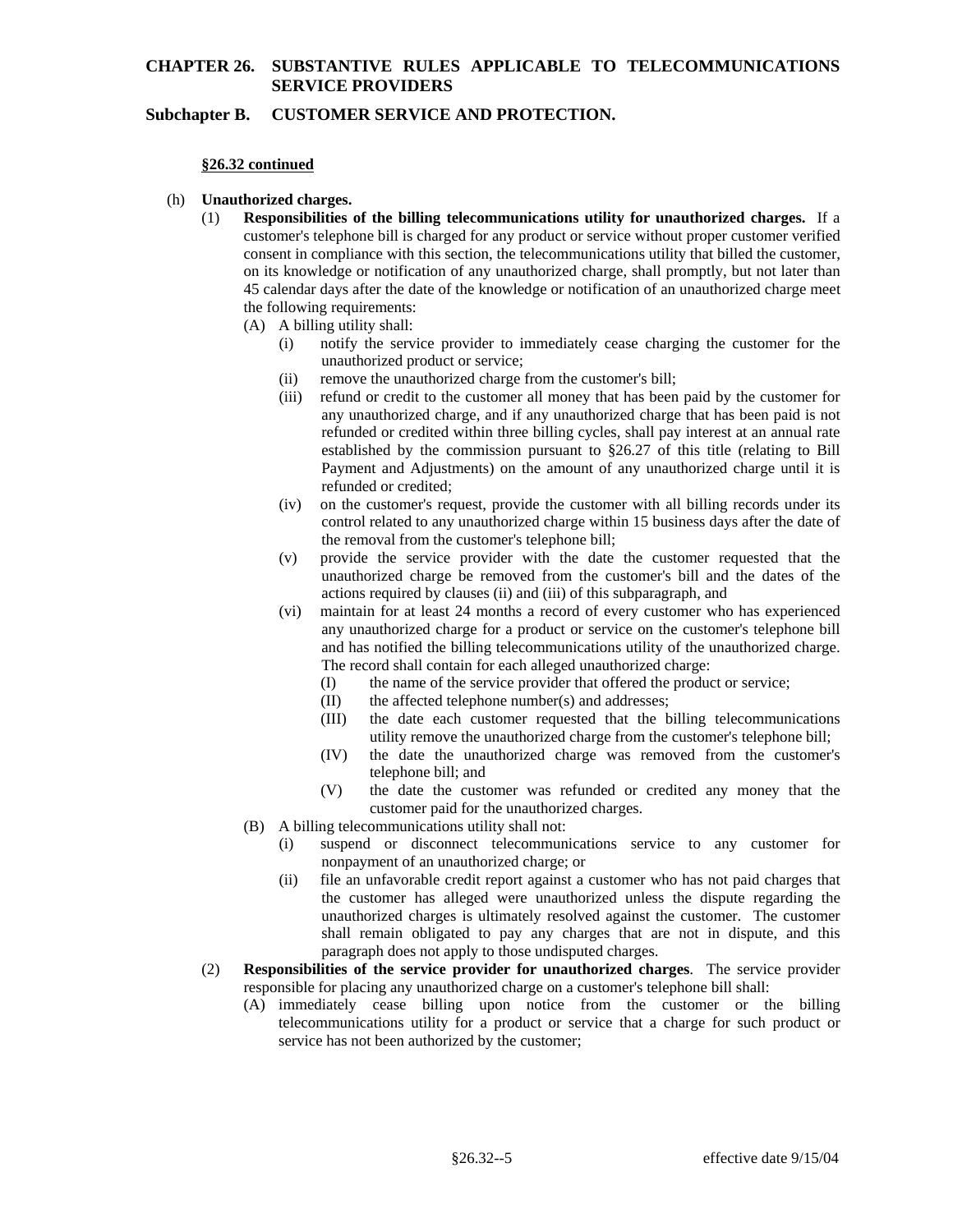# **Subchapter B. CUSTOMER SERVICE AND PROTECTION.**

### **§26.32(h)(2) continued**

- (B) for at least 24 months following the completion of all of the steps required by paragraph (1)(A) of this subsection, maintain a record for every disputed charge for a product or service on the customer's telephone bill. Each record shall contain:
	- (i) the affected telephone number(s) and addresses;
	- (ii) the date the customer requested that the billing telecommunications utility remove the unauthorized charge from the customer's telephone bill;
	- (iii) the date the unauthorized charge was removed from the customer's telephone bill; and
	- (iv) the date that action was taken to refund or credit to the customer any money that the customer paid for the unauthorized charges; and
- (C) not resubmit any unauthorized charge to the billing telecommunications utility for any past or future period.

### (i) **Notice of customer rights.**

- (1) Each notice provided as set out in paragraph (2) of this subsection shall also contain the billing telecommunications utility's name, address, and a working, toll-free telephone number for customer contacts.
- (2) Every billing telecommunications utility shall provide the following notice, verbatim, to each of the utility's customers:

# \*\*\*\*\*\*\*\*\*\*\*\*\*\*\*\*\*\*\*\*\*\*\*\*\*\*\*\*\*\*\*\*\*\*\*\*\*\*\*\*\*\*\*\*\*\*\*\*\*\*\*\*\*\*\*\*\*\*\*\*\*\*\*\*\*\* **Charges on Your Telephone Bill**

# **Your Rights as a Customer**

Placing charges on your phone bill for products or services without your consent is known as "cramming" and is prohibited by law. Your telephone company may be providing billing services for other companies, so other companies' charges may appear on your telephone bill.

If you believe you were "crammed," you should contact the telephone company that bills you for your telephone service, (insert name of company), at (insert company's toll-free telephone number) and request that it take corrective action. The Public Utility Commission of Texas requires the billing telephone company to do the following within 45 calendar days of when it learns of the unauthorized charge:

- Notify the service provider to cease charging you for the unauthorized product or service;
- remove any unauthorized charge from your bill;
- refund or credit all money to you that you have paid for an unauthorized charge; and
- on your request, provide you with all billing records related to any unauthorized charge within 15 business days after the charge is removed from your telephone bill.

If the company fails to resolve your request, or if you would like to file a complaint, please write or call the Public Utility Commission of Texas, P.O. Box 13326, Austin, Texas 78711-3326, (512) 936- 7120 or toll-free in Texas at (888) 782-8477. Hearing and speech-impaired individuals with text telephones (TTY) may contact the commission at (512) 936-7136.

Your phone service cannot be disconnected for disputing or refusing to pay unauthorized charges.

You may have additional rights under state and federal law. Please contact the Federal Communications Commission, the Attorney General of Texas, or the Public Utility Commission of Texas if you would like further information about possible additional rights.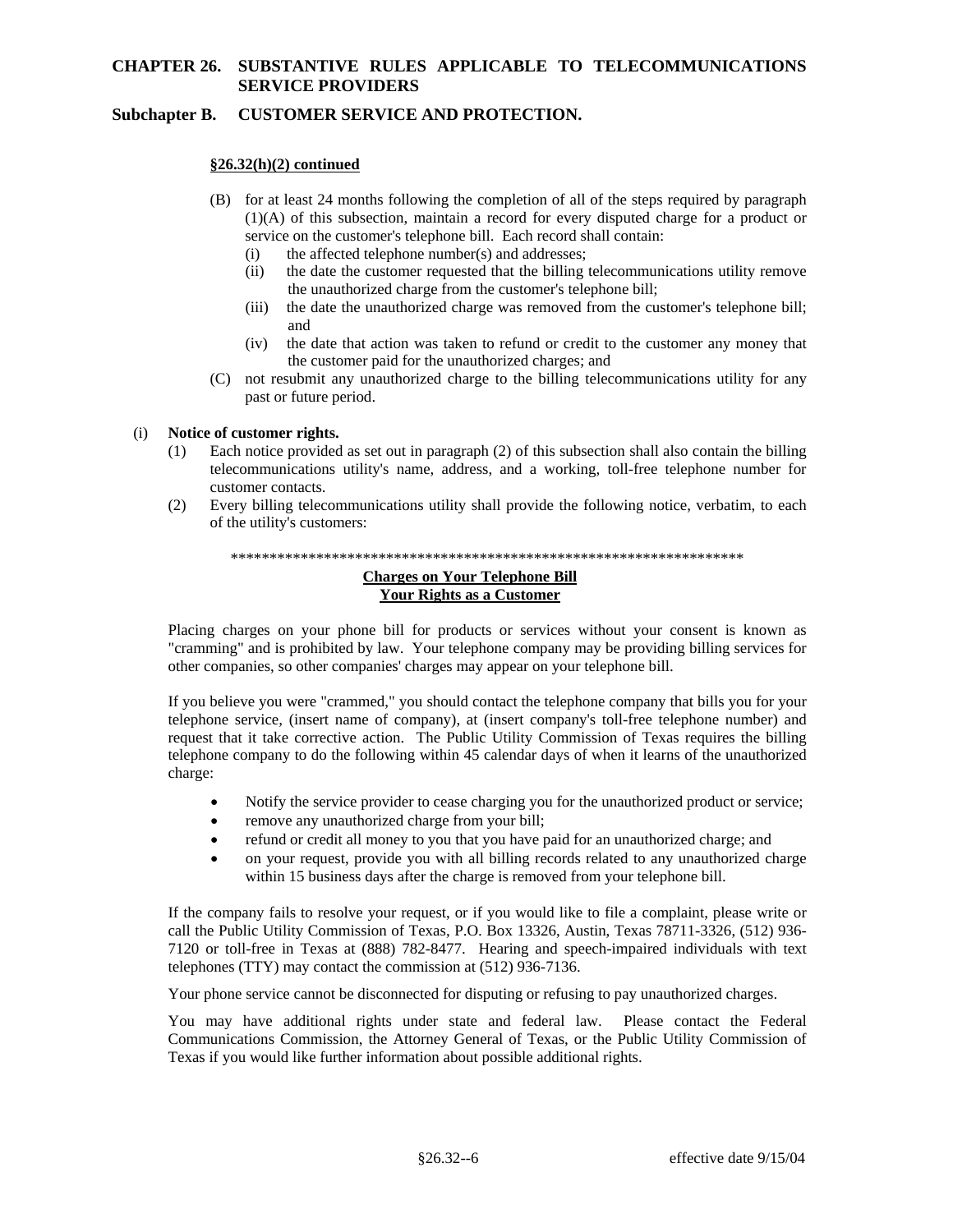## **Subchapter B. CUSTOMER SERVICE AND PROTECTION.**

#### **§26.32(i) continued**

#### (3) **Distribution and timing of notice.**

- (A) Each billing telecommunications utility shall mail the notice as set out in paragraph (2) of this subsection to each of its residential and business customers within 60 calendar days after the effective date of this section, or by inclusion in the next publication of the utility's telephone directory following 60 calendar days after the effective date of this section. In addition, each billing telecommunications utility shall send the notice to new customers at the time service is initiated and on any customer's request.
- (B) Every telecommunications utility that prints its own telephone directories shall print the notice in the white pages of such directories, in nine point print or larger, beginning with the first publication of the directories after 60 calendar days following the effective date of this section; thereafter, the notice must appear in the white pages of each telephone directory published by or for the telecommunications utility.
- (4) Any bill sent to a customer from a telecommunications utility must include a statement, prominently located in the bill, that if the customer believes the bill includes unauthorized charges, the customer may contact: Public Utility Commission of Texas, P.O. Box 13326, Austin, Texas 78711-3326, (512) 936-7120 or toll-free in Texas at (888) 782-8477. Hearing and speech-impaired individuals with text telephones (TTY) may contact the commission at (512) 936-7136.
- (5) Each billing telecommunications utility shall make available to its customers the notice as set out in paragraph (2) of this subsection in both English and Spanish as necessary to adequately inform the customer; however, the commission may exempt a billing telecommunications utility from the requirement that the information be provided in Spanish upon application and a showing that 10% or fewer of its customers are exclusively Spanish-speaking, and that the billing telecommunications utility will notify all customers through a statement in both English and Spanish, as an addendum to the notice, that the information is available in Spanish from the telecommunications utility, both by mail and at the utility's offices.
- (6) The customer notice requirements in paragraphs (1) and (2) of this subsection may be combined with the notice requirements of  $\S26.130(g)(3)$  of this title if all of the information required by each is in the combined notice.
- (7) The customer notice requirements in paragraph (4) of this subsection may be combined with the notice requirements of  $\S 26.130(i)(4)$  of this title if all of the information required by each is in the combined notice.
- (j) **Complaints to the commission.** A customer may file a complaint with the commission's Customer Protection Division (CPD) against a service provider, billing agent or billing telecommunications utility for any reasons related to the provisions of this section.
	- (1) **Customer complaint information.** CPD may request, at a minimum, the following information:
		- (A) the customer's name, address, and telephone number;
		- (B) a brief description of the facts of the complaint;
		- (C) a copy of the customer's and spouse's legal signature; and
		- (D) a copy of the most recent phone bill and any prior phone bill that shows the alleged unauthorized product or service.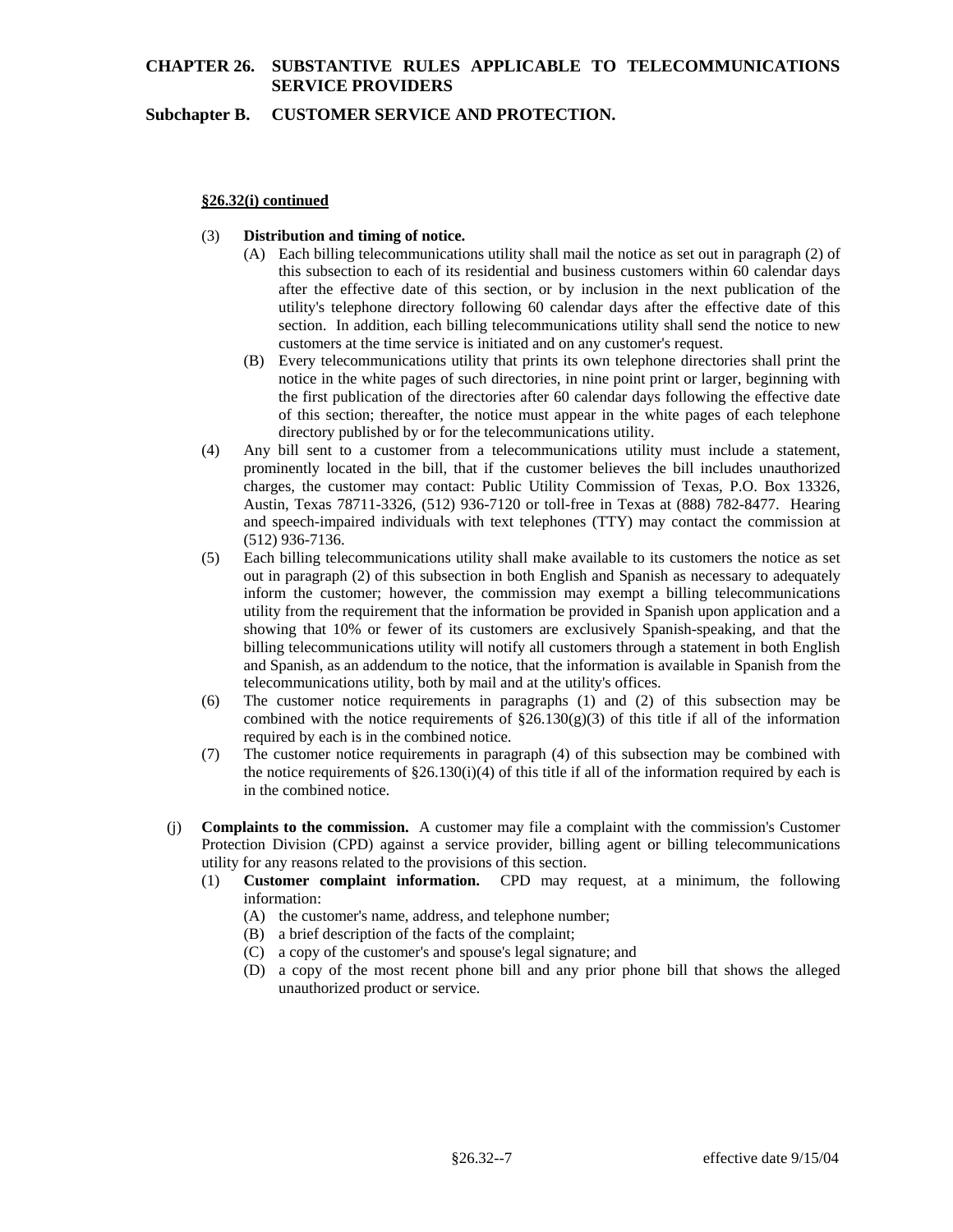## **Subchapter B. CUSTOMER SERVICE AND PROTECTION.**

#### **§26.32(j) continued**

- (2) **Service provider's, billing agent's or billing utility's response to complaint.** After review of a customer's complaint, CPD shall forward the complaint to the service provider, billing agent or billing telecommunications utility named in that complaint. The service provider, billing agent or telecommunications utility shall respond to CPD within 21 calendar days after CPD forwards the complaint. The response shall include, to the extent it is within the custody or control of the service provider, billing agent or billing telecommunications utility, the following:
	- (A) all documentation related to verification of customer consent used to charge the customer for the product or service; and
	- (B) all corrective actions taken as required by subsection (h) of this section, if the customer's consent for the charge for the product or service was not verified in accordance with subsection (f) of this section.

### (k) **Compliance and enforcement.**

- (1) **Records of customer verifications.** A service provider, billing agent or billing telecommunications utility shall provide a copy of records maintained under the requirements of subsections (d) and (f) of this section to the commission staff within 21 calendar days of a request for such records.
- (2) **Records of disputed charges.** A billing telecommunications utility or a service provider shall provide a copy of records maintained under the requirements of subsection (h) of this section to the commission staff within 21 calendar days of a request for such records.
- (3) **Failure to provide thorough response.** The proof of verified consent as required pursuant to subsection  $(j)(2)(A)$  of this section must establish a valid authorized charge as defined by subsection (f) of this section. Failure to timely submit a response that addresses the complainant's assertions within the time specified in subsections  $(j)(2)$ ,  $(k)(1)$ , and  $(k)(2)$  of this section establishes a violation of this section.
- (4) **Administrative penalties.** If the commission finds that a billing telecommunications utility has violated any provision of this section, the commission shall order the utility to take corrective action, as necessary, and the utility may be subject to administrative penalties and other enforcement actions pursuant to PURA, Chapter 15 and §22.246 of this title (relating to Administrative Penalties).
- (5) **Evidence.** Evidence provided by the customer that meets the standards set out in Texas Government Code §2001.081, including, but not limited to, one or more affidavits from a customer challenging the charge, is admissible in a proceeding to enforce the provisions of this section.
- (6) **Additional Corrective Action**. If the commission finds that any other service provider or billing agent subject to PURA, Chapter 17, Subchapter D, or Chapter 64, Subchapter D, has violated any provision of this section or has knowingly provided false information to the commission on matters subject to PURA, Chapter 17, Subchapter D, or Chapter 64, Subchapter D, the commission shall order the service provider or billing agent to take corrective action, as appropriate, and the commission may enforce the provisions of PURA, Chapter 15 and §22.246 of this title, against the service provider or billing agent as if the service provider or billing agent were regulated by the commission.